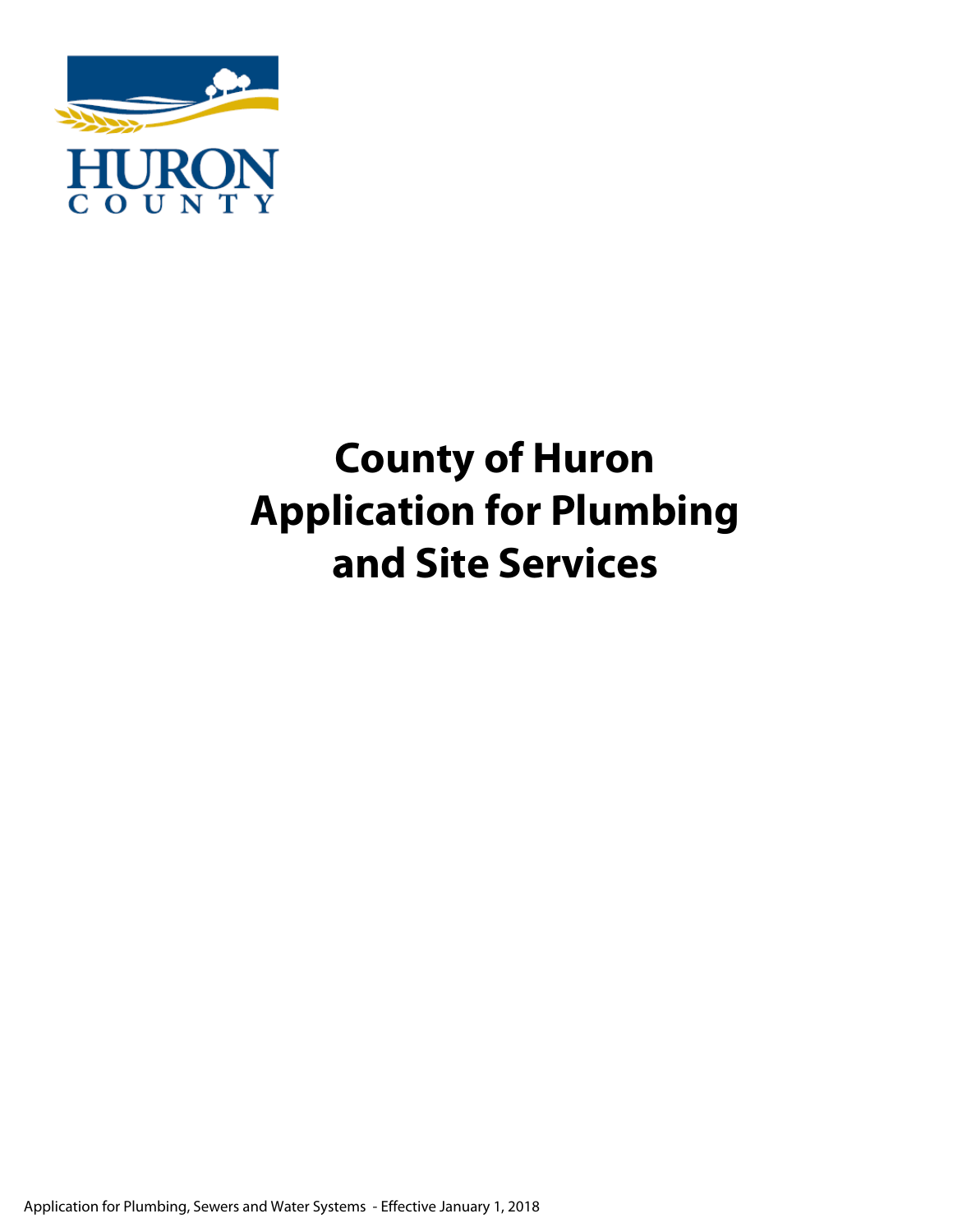## Application for a Permit to Construct or Demolish

This form is authorized under subsection 8(1.1) of the Building Code Act).

|                                                                           | <b>For use by Principal Authority</b> |                                       | $\frac{1}{100}$ form is authorized ander subsection of i.i) or the banding code Act). |
|---------------------------------------------------------------------------|---------------------------------------|---------------------------------------|---------------------------------------------------------------------------------------|
| <b>Application Number</b>                                                 |                                       | Permit Number (if different)          |                                                                                       |
| <b>Date Received</b>                                                      |                                       | <b>Roll Number</b>                    |                                                                                       |
| Submit application to: Huron County Health Unit, RR 5 Clinton, ON NOM 1L0 |                                       |                                       | Phone 519.482.3416                                                                    |
| A. Project information                                                    |                                       |                                       |                                                                                       |
| Building Number, street name                                              |                                       |                                       | Lot/Con.<br><b>Unit Number</b>                                                        |
| Municipality                                                              | Postal Code                           | Plan Number/other description         |                                                                                       |
| Project value est. \$                                                     |                                       | Area of work $(m2)$                   |                                                                                       |
| B. Purpose of application                                                 |                                       |                                       |                                                                                       |
| $\Box$ New Construction                                                   | Addition to an existing building      | Alteration/repair                     | Demolition<br><b>Conditional Permit</b>                                               |
| Proposed use of building                                                  |                                       | Current use of building               |                                                                                       |
| Description of proposed work                                              |                                       |                                       |                                                                                       |
|                                                                           |                                       |                                       |                                                                                       |
|                                                                           |                                       | Part 7, Plumbing                      |                                                                                       |
| C. Applicant                                                              | Applicant is:                         | Authorized agent of owner<br>Owner or |                                                                                       |
| Last Name                                                                 |                                       | <b>First Name</b>                     |                                                                                       |
| Corporation or Partnership                                                |                                       | email                                 |                                                                                       |
| Street address                                                            |                                       |                                       | <b>Unit Number</b><br>Lot/Con.                                                        |
| Municipality                                                              | Postal Code                           | Province                              |                                                                                       |
| Telephone #                                                               | Fax #                                 | Cell #                                |                                                                                       |
| D. Owner (if different from applicant)                                    |                                       |                                       |                                                                                       |
| Last Name                                                                 | <b>First Name</b>                     |                                       |                                                                                       |
| Corporation or Partnership                                                |                                       | email                                 |                                                                                       |
| Street address                                                            |                                       |                                       | <b>Unit Number</b><br>Lot/Con.                                                        |
| Municipality                                                              | Postal Code                           | Province                              |                                                                                       |
| Telephone #                                                               | Fax #                                 | Cell #                                |                                                                                       |
| E. Builder (optional)                                                     |                                       |                                       |                                                                                       |
| Last Name                                                                 | <b>First Name</b>                     |                                       |                                                                                       |
| Corporation or Partnership                                                |                                       | email                                 |                                                                                       |
| Street address                                                            |                                       |                                       | Lot/Con.<br>Unit Number                                                               |
| Municipality                                                              | Postal Code                           | Province                              |                                                                                       |
| Telephone #                                                               | Fax #                                 | Cell #                                |                                                                                       |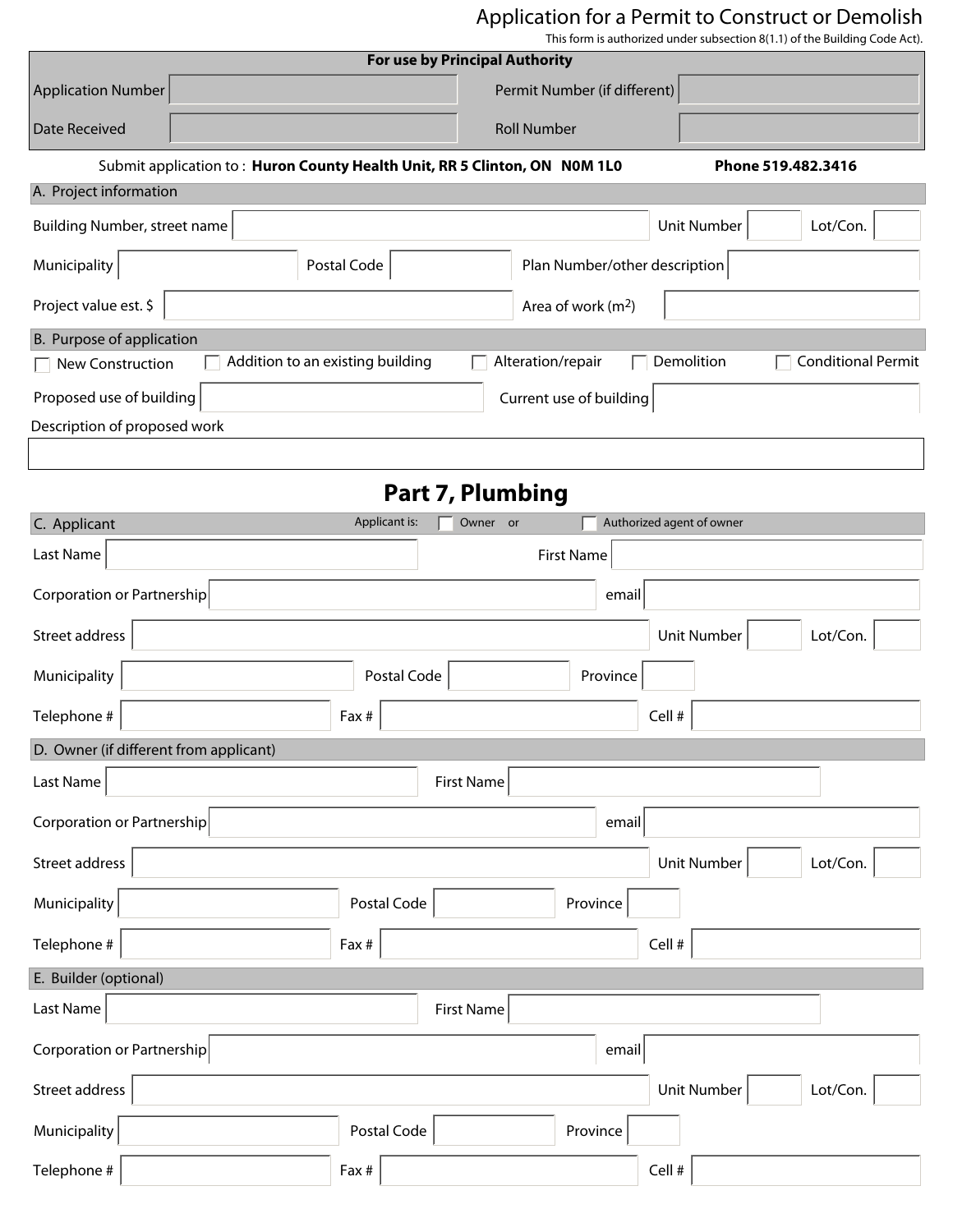|                 | F. Tarion Warranty Corporation (Ontario New Home Warranty Program)                                                                                                                                                                                                                                                                                   |                        |                    |
|-----------------|------------------------------------------------------------------------------------------------------------------------------------------------------------------------------------------------------------------------------------------------------------------------------------------------------------------------------------------------------|------------------------|--------------------|
| i.              | Is proposed construction for a new home as defined in the Ontario New Home<br>Warranties Plan Act? If no, go to section G.                                                                                                                                                                                                                           | Yes                    | No                 |
| ii.             | Is registration required under the Ontario New Home Warranties Plan Act?                                                                                                                                                                                                                                                                             | Yes                    | No<br>П            |
| iii.            | If yes to (ii.) provide registration number(s):                                                                                                                                                                                                                                                                                                      |                        |                    |
|                 | G. Required Schedules                                                                                                                                                                                                                                                                                                                                |                        |                    |
| i.              | Attach Schedule 1 for each individual who reviews and takes responsibility for design activities.                                                                                                                                                                                                                                                    |                        |                    |
| iii.            | Attach Schedule 2 where application is to construct on-site, install or repair a sewage system.                                                                                                                                                                                                                                                      |                        |                    |
|                 | H. Completeness and compliance with applicable law                                                                                                                                                                                                                                                                                                   |                        |                    |
| i.              | This application meets all the requirements of clauses 1.3.1.3 (5) (a) to (d) of Division C of<br>the Building Code (the application is made in the correct form and by the owner or<br>authorized agent, all applicable fields have been completed on the application and<br>required schedules, and all required schedules are submitted).         | $\mathbin{\sqcap}$ Yes | No                 |
| ii.             | This application is accompanied by the plans and specification prescribed by the<br>applicable by-law, resolution or regulation made under clause 7(1)(b) of the Building<br>Code Act, 1992.                                                                                                                                                         | Yes                    | No<br>$\sim$       |
| iii.            | This application is accompanied by the information and documents prescribed by the<br>applicable by-law, resolution or regulation made under clause 7(1)(b) of the Building<br>Code Act, 1992 which enable the chief building official to determine whether the<br>proposed building, construction or demolition will contravene any applicable law. | $\sqsupset$ Yes        | No<br>$\mathbf{I}$ |
| iv.             | The propose building, construction or demolition will not contravene any applicable law.                                                                                                                                                                                                                                                             | Yes                    | $\Box$ No          |
|                 | I. Declaration of applicant                                                                                                                                                                                                                                                                                                                          |                        |                    |
| I, (print name) |                                                                                                                                                                                                                                                                                                                                                      | certify that:          |                    |
| 1.<br>2.        | The information contained in this application, attached schedules, attached plans and specifications, and other attached<br>documentation is true to the best of my knowledge<br>I have authority to bind the corporation or partnership (if applicable).                                                                                            |                        |                    |
| Date            | Signature of applicant                                                                                                                                                                                                                                                                                                                               |                        |                    |

Personal information contained in this form and schedules is collected under the authority of subsection 8(1.1) of the Building Code Act, 1992, and will be used in the administration and enforcement of the Building Code act, 1992. Questions about the collection of personal information may be addressed to: a) the Chief Building Official of the municipality or upper-tier municipality to which this application is being made, or, b) the inspector having the powers and duties of a chief building official in relation to sewage systems or plumbing for an upper-tier municipality, board of health or conservation authority to whom this application is made, or c) Director, Building and Development Brand, Ministry of Municipal Affairs a Housing 777 Bay St., 2nd Floor, Toronto, M5G 2E5 Telephone: 416.585.6666.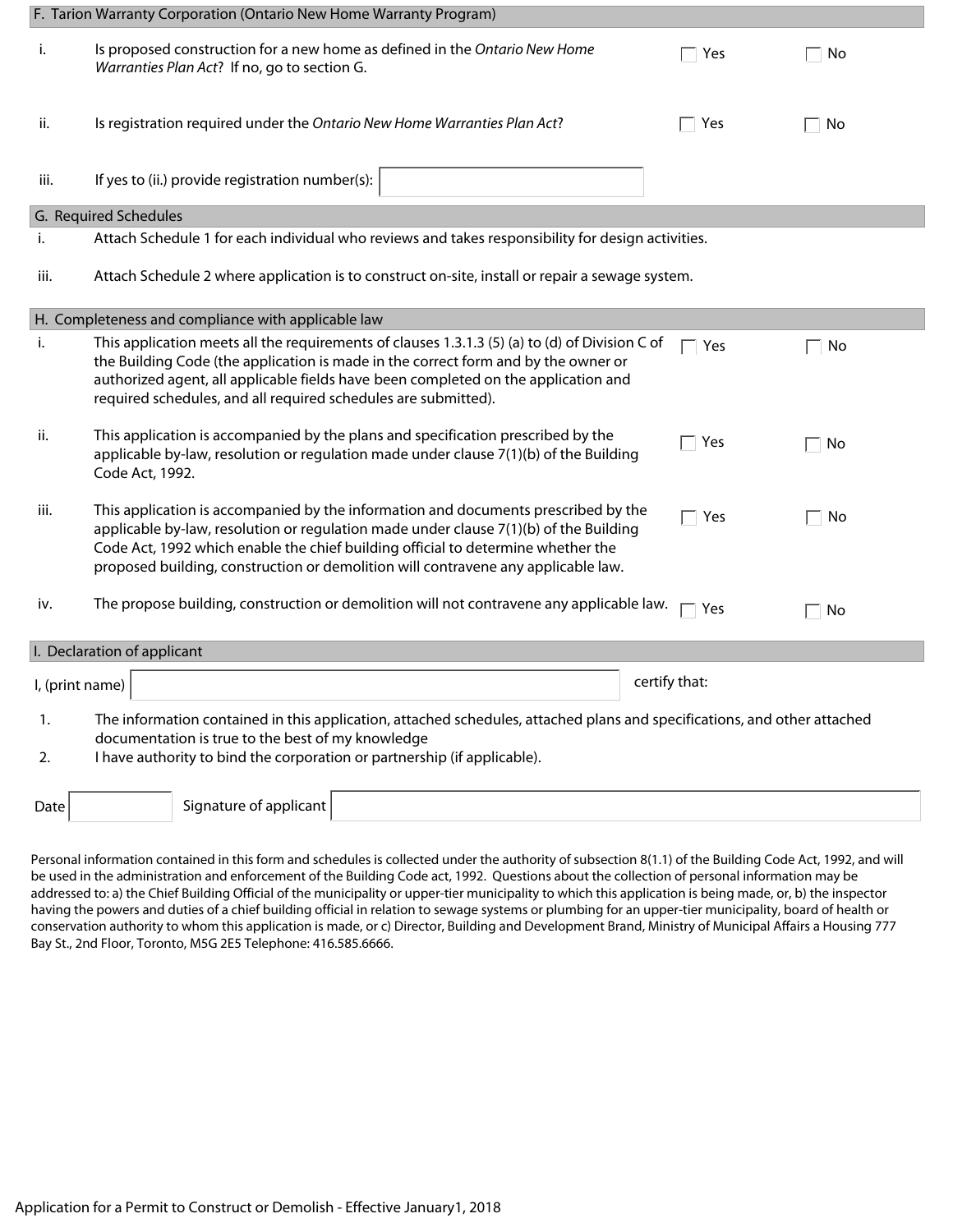# **Schedule 1: Designer Information**

Use one form for each individual who reviews and takes responsibility for design activities with respect to the project.

| A. Project information                                                                               |                                                                                                                                                                                                                                                                                                                                                                                                                                                                                                                                   |                          |                   |                               |                                |        |                    |                                                                                                                                          |
|------------------------------------------------------------------------------------------------------|-----------------------------------------------------------------------------------------------------------------------------------------------------------------------------------------------------------------------------------------------------------------------------------------------------------------------------------------------------------------------------------------------------------------------------------------------------------------------------------------------------------------------------------|--------------------------|-------------------|-------------------------------|--------------------------------|--------|--------------------|------------------------------------------------------------------------------------------------------------------------------------------|
| Building Number, street name                                                                         |                                                                                                                                                                                                                                                                                                                                                                                                                                                                                                                                   |                          |                   |                               |                                |        | <b>Unit Number</b> | Lot/Con.                                                                                                                                 |
| Municipality                                                                                         |                                                                                                                                                                                                                                                                                                                                                                                                                                                                                                                                   | Postal Code              |                   |                               | Plan Number/other description  |        |                    |                                                                                                                                          |
|                                                                                                      | B. Individual who reviews and takes responsibility for design activities                                                                                                                                                                                                                                                                                                                                                                                                                                                          |                          |                   |                               |                                |        |                    |                                                                                                                                          |
| Last Name                                                                                            |                                                                                                                                                                                                                                                                                                                                                                                                                                                                                                                                   |                          | <b>First Name</b> |                               |                                |        |                    |                                                                                                                                          |
| Firm                                                                                                 |                                                                                                                                                                                                                                                                                                                                                                                                                                                                                                                                   |                          |                   |                               | email                          |        |                    |                                                                                                                                          |
| Street address                                                                                       |                                                                                                                                                                                                                                                                                                                                                                                                                                                                                                                                   |                          |                   |                               |                                |        | Unit Number        | Lot/Con.                                                                                                                                 |
| Municipality                                                                                         |                                                                                                                                                                                                                                                                                                                                                                                                                                                                                                                                   |                          | Postal Code       |                               | Province                       |        |                    |                                                                                                                                          |
| Telephone #                                                                                          |                                                                                                                                                                                                                                                                                                                                                                                                                                                                                                                                   | Fax #                    |                   |                               |                                | Cell # |                    |                                                                                                                                          |
|                                                                                                      | C. Design activities undertaken by individual identified in Section B.                                                                                                                                                                                                                                                                                                                                                                                                                                                            |                          |                   |                               | [Building Code Table 2.20.2.1] |        |                    |                                                                                                                                          |
| House                                                                                                |                                                                                                                                                                                                                                                                                                                                                                                                                                                                                                                                   | <b>Complex Buildings</b> |                   | <b>Building Structural</b>    |                                |        |                    | Plumbing - House                                                                                                                         |
| <b>Small Buildings</b>                                                                               |                                                                                                                                                                                                                                                                                                                                                                                                                                                                                                                                   | <b>HVAC - House</b>      |                   | Detection, Lighting and Power |                                |        |                    | Plumbing - All Buildings                                                                                                                 |
| Large Buildings                                                                                      |                                                                                                                                                                                                                                                                                                                                                                                                                                                                                                                                   | <b>Building Services</b> |                   | <b>Fire Protection</b>        |                                |        |                    | On-site Sewage Systems                                                                                                                   |
| Description of Designer's Work                                                                       |                                                                                                                                                                                                                                                                                                                                                                                                                                                                                                                                   |                          |                   |                               |                                |        |                    |                                                                                                                                          |
|                                                                                                      |                                                                                                                                                                                                                                                                                                                                                                                                                                                                                                                                   |                          |                   |                               |                                |        |                    |                                                                                                                                          |
| D. Declaration of Designer                                                                           |                                                                                                                                                                                                                                                                                                                                                                                                                                                                                                                                   |                          |                   |                               |                                |        |                    |                                                                                                                                          |
| I, (print name)                                                                                      |                                                                                                                                                                                                                                                                                                                                                                                                                                                                                                                                   |                          |                   |                               |                                |        |                    | declare that (choose one as appropriate):                                                                                                |
|                                                                                                      | I review and take responsibility for the design work on behalf of a firm registered under subsection 2.17.4 of the<br>Building Code. I am qualified, and the firm is registered, in the appropriate classes/categories.                                                                                                                                                                                                                                                                                                           |                          |                   |                               |                                |        |                    |                                                                                                                                          |
|                                                                                                      | Individual BCIN:                                                                                                                                                                                                                                                                                                                                                                                                                                                                                                                  |                          |                   |                               |                                |        |                    |                                                                                                                                          |
|                                                                                                      | Firm BCIN:                                                                                                                                                                                                                                                                                                                                                                                                                                                                                                                        |                          |                   |                               |                                |        |                    |                                                                                                                                          |
|                                                                                                      | I review and take responsibility for the design work and am qualified in the appropriate category as an "other<br>designer" under subsection 2.17.5. of the Building Code.                                                                                                                                                                                                                                                                                                                                                        |                          |                   |                               |                                |        |                    |                                                                                                                                          |
|                                                                                                      | Individual BCIN:                                                                                                                                                                                                                                                                                                                                                                                                                                                                                                                  |                          |                   |                               |                                |        |                    |                                                                                                                                          |
| Basis for exemption from registration:                                                               |                                                                                                                                                                                                                                                                                                                                                                                                                                                                                                                                   |                          |                   |                               |                                |        |                    |                                                                                                                                          |
| The design work is exempt from the registration and qualification requirements of the Building Code. |                                                                                                                                                                                                                                                                                                                                                                                                                                                                                                                                   |                          |                   |                               |                                |        |                    |                                                                                                                                          |
|                                                                                                      | Basis for exemption from registration and qualification:                                                                                                                                                                                                                                                                                                                                                                                                                                                                          |                          |                   |                               |                                |        |                    |                                                                                                                                          |
| I certify that:                                                                                      |                                                                                                                                                                                                                                                                                                                                                                                                                                                                                                                                   |                          |                   |                               |                                |        |                    |                                                                                                                                          |
| 1.<br>2.                                                                                             | The information contained in this schedule is true to the best of my knowledge.<br>I have authority to bind the corporation or partnership (if applicable).                                                                                                                                                                                                                                                                                                                                                                       |                          |                   |                               |                                |        |                    |                                                                                                                                          |
| Date                                                                                                 | Signature of Designer                                                                                                                                                                                                                                                                                                                                                                                                                                                                                                             |                          |                   |                               |                                |        |                    |                                                                                                                                          |
| <b>NOTE:</b><br>1.<br>2.                                                                             | For the purposes of this form, "individual" means the "person" referred to in Clause 3.2.4.7(1) d). of Division C, Article 3.2.5.1. of<br>Division C, and all other persons who are exempt from qualification under Subsections 3.2.4. and 3.2.5. of Division C.<br>Ontario Association of Architects. Schedule 1 is also not required to be completed by a holder of a license to practise, a limited<br>license to practise, or a certificate of authorization, issued by the Association of Professional Engineers of Ontario. |                          |                   |                               |                                |        |                    | Schedule 1 is not required to be completed by a holder of a license, temporary license, or a certificate of authorization, issued by the |

Application for a Permit to Construct or Demolish - Effective January 1, 2018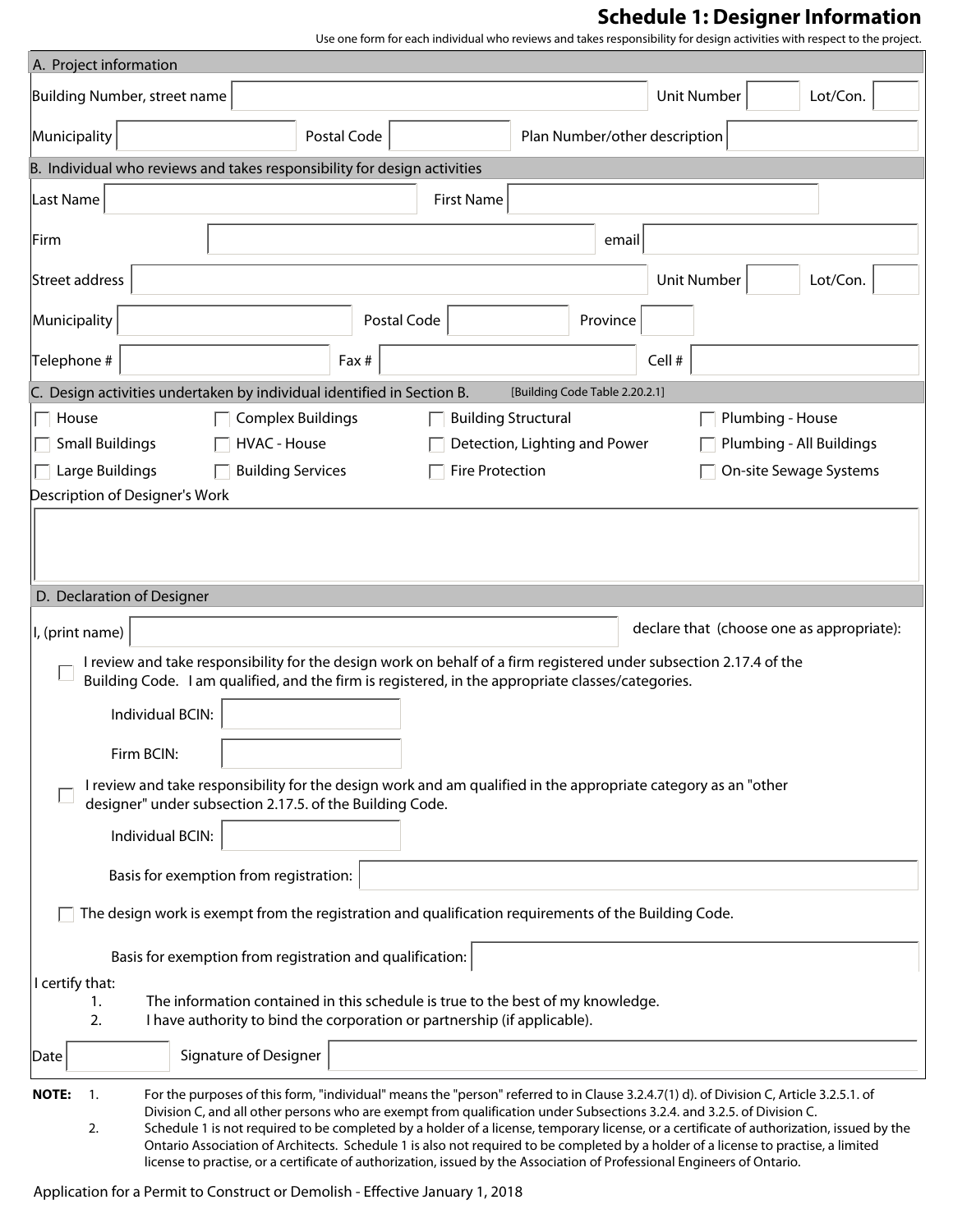| Permit#                                                                                                 |                                        |                                            |                          |                                    | <b>PLUMBING RELATED INSPECTION APPLICATION &amp; FEES</b>                                                                                                                                                                                    |                                          |          |                |
|---------------------------------------------------------------------------------------------------------|----------------------------------------|--------------------------------------------|--------------------------|------------------------------------|----------------------------------------------------------------------------------------------------------------------------------------------------------------------------------------------------------------------------------------------|------------------------------------------|----------|----------------|
| Date                                                                                                    |                                        |                                            |                          | <b>Total Feel</b>                  |                                                                                                                                                                                                                                              |                                          |          |                |
| Street & No.                                                                                            |                                        |                                            |                          | Owner                              |                                                                                                                                                                                                                                              | Plumber                                  |          |                |
| Lot & Conc.                                                                                             |                                        |                                            |                          | Mailing Address                    |                                                                                                                                                                                                                                              | <b>Address</b>                           |          |                |
| 911#                                                                                                    |                                        |                                            |                          | Town/City                          |                                                                                                                                                                                                                                              | Town/City                                |          |                |
| Municipality                                                                                            |                                        |                                            |                          | Postal Code                        |                                                                                                                                                                                                                                              | Postal Code                              |          |                |
| Ward                                                                                                    |                                        |                                            | $\overline{\phantom{a}}$ | Phone Number                       |                                                                                                                                                                                                                                              | Phone Number                             |          |                |
| Use of Building<br>Addition<br>Residential<br><b>New</b><br>Existing<br>Commercial<br>$\Box$ Industrial |                                        |                                            |                          |                                    |                                                                                                                                                                                                                                              |                                          |          |                |
| <b>Travel Directions:</b>                                                                               |                                        |                                            |                          |                                    |                                                                                                                                                                                                                                              |                                          |          |                |
|                                                                                                         |                                        |                                            |                          |                                    | <b>HURON COUNTY HEALTH UNIT</b>                                                                                                                                                                                                              |                                          |          |                |
| <b>FIXTURES</b>                                                                                         | <b>TOTAL#</b><br>OF<br><b>FIXTURES</b> | <b>FIXTURE UNITS</b><br><b>PER FIXTURE</b> | <b>TOTAL</b>             |                                    | 77722B London Rd. RR #5<br>Tel: 519.482.3416                                                                                                                                                                                                 | Clinton, ON N0M 1L0<br>Fax: 519.482.7820 |          |                |
| <b>Water Closet</b>                                                                                     |                                        | 4                                          |                          |                                    | Application is hereby made for permission to construct, repair, renew or alter the plumbing work, pursuant to the provisions of the<br>Ontario Building Code Part 7 - Plumbing and County Plumbing Bylaw as amended for the County of Huron. |                                          |          |                |
| <b>Basin</b>                                                                                            |                                        | 1                                          |                          | <b>BASIC FEE (Plumbing permit)</b> |                                                                                                                                                                                                                                              |                                          | \$204.00 |                |
|                                                                                                         |                                        |                                            |                          |                                    | Total Fixture Units X \$12.00 per fixture unit                                                                                                                                                                                               |                                          |          | $ \mathbf{v} $ |
| Bath                                                                                                    |                                        | 1.5                                        |                          |                                    | Sewer inspections (\$131.00 for first 30 meters and \$3.15 for each                                                                                                                                                                          | additional 30 meters)                    |          |                |
| <b>Shower Stall</b>                                                                                     |                                        | 1.5                                        |                          |                                    |                                                                                                                                                                                                                                              |                                          |          |                |
|                                                                                                         |                                        |                                            |                          |                                    | Water connections inspections (\$131.00 for first 30 meters and                                                                                                                                                                              |                                          |          |                |

 $\blacksquare$  $\boxed{\blacksquare}$ 

 $\boxed{\blacksquare}$ 

 $\boxed{\blacksquare}$ 

 $\overline{\phantom{0}}$ 

 $\boxed{\blacksquare}$ 

 $\boxed{\blacksquare}$ 

 $\boxed{\blacksquare}$ 

 $\boxed{\blacksquare}$ 

 $\boxed{\blacksquare}$ 

 $\boxed{\mathbf{r}}$ 

 $\overline{\phantom{0}}$ 

 $\boxed{\blacksquare}$  $\overline{\phantom{0}}$ 

 $\boxed{\blacksquare}$ 

 $\boxed{\blacksquare}$ 

 $\boxed{\blacksquare}$ 

|                                          |                            |                                                                                 | 00 MCL interpretitions (@TOT.00 TOL inter 00 There) and @0.10 TOL capit                                  |
|------------------------------------------|----------------------------|---------------------------------------------------------------------------------|----------------------------------------------------------------------------------------------------------|
| Shower Stall                             |                            | 1.5                                                                             | additional 30 meters)                                                                                    |
| Kitchen Sink                             |                            | 1.5                                                                             | Water connections inspections (\$131.00 for first 30 meters and<br>\$3.15 for each additional 30 meters) |
| Laundry Tub                              |                            | 1.5                                                                             | Repeat Inspections \$126.00                                                                              |
|                                          |                            |                                                                                 | Alterations without addition of fixtures \$8.00                                                          |
| Laundry Waste                            |                            | 1.5                                                                             | Storm sewer inspection (first 30 meters) \$131.00                                                        |
| Urinals                                  |                            | 3                                                                               | Storm sewer inspection (\$2.00 per linear meter exceeding 30<br>meters) X \$2.00                         |
| 2-3 Comp. Sink                           |                            | 3                                                                               |                                                                                                          |
|                                          |                            |                                                                                 | Catchbasins/manholes inspection \$11.00                                                                  |
| Slop Sink                                |                            | 3                                                                               | Inspection of testable backflow prevention devices \$78.00/unit                                          |
| Prep Sink                                |                            | 1                                                                               | Rain water leader piping inspection (\$2.00 per linear meter)                                            |
| Sewer Injector                           |                            | 3                                                                               | Roof drains inspection (\$11.00 per drain)                                                               |
| Floor Drains                             |                            | 3                                                                               | Main Building Drain inspection (\$2.00 per linear meter)                                                 |
| <b>USE FOR FIXTURES NOT LISTED ABOVE</b> |                            | Fire/Water service inspection (first 30 meters) \$132.00                        |                                                                                                          |
| 4" Trap<br>6                             |                            | Fire/Water service inspections (\$2.00 per linear meter exceeding<br>30 meters) |                                                                                                          |
|                                          |                            |                                                                                 | Additional Plan Review (\$93.00 per hour)                                                                |
| 3" Trap                                  |                            | 4                                                                               | Permit transfer \$52.00                                                                                  |
| 2" Trap                                  |                            | 3                                                                               |                                                                                                          |
| 1-1/2" Trap                              |                            | 2                                                                               | Reactivation of permit \$104.00                                                                          |
|                                          |                            |                                                                                 | Onsite consultation \$52.00                                                                              |
| Interceptors                             |                            | 4                                                                               | Performance bond \$175.00                                                                                |
|                                          | <b>TOTAL FIXTURE UNITS</b> |                                                                                 | <b>TOTAL INSPECTION FEE</b>                                                                              |
|                                          |                            |                                                                                 |                                                                                                          |